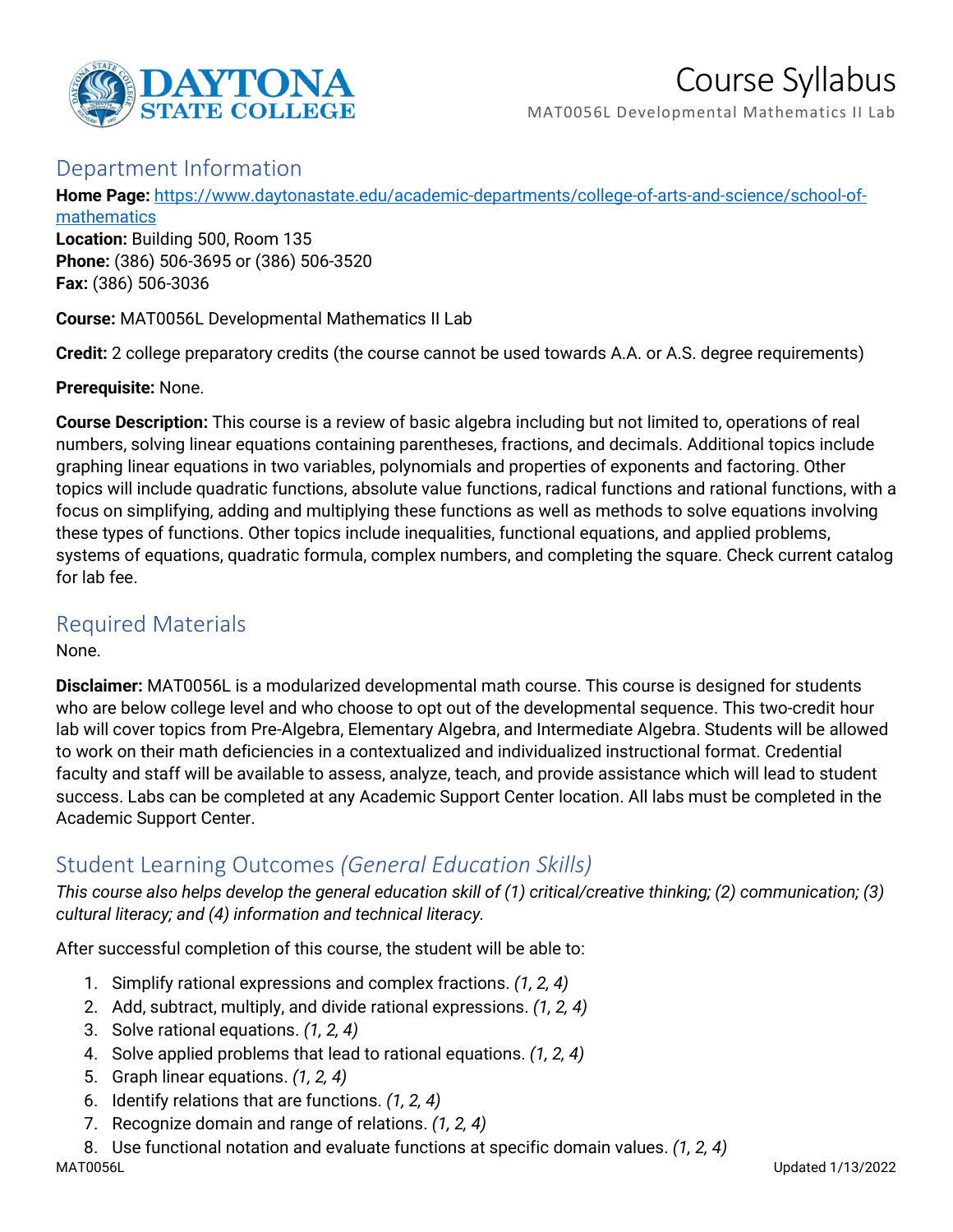- 9. Find the slope of a line and use slope to determine if lines are parallel or perpendicular. *(1, 2, 4)*
- 10. Use ideas of slope and intercepts to name equations for described lines. *(1, 2, 4)*
- 11. Solve systems of linear equations using substitution and elimination methods. *(1, 2, 4)*
- 12. Solve applied problems using systems of equations in two variables. *(1, 2, 4)*
- 13. Solve inequalities and compound inequalities. *(1, 2, 4)*
- 14. Solve first degree equations and inequalities that contain absolute value terms. *(1, 2, 4)*
- 15. Solve literal equations and formulas for specified variables. *(1, 2, 4)*
- 16. Use interval notation to describe solution sets of inequalities. *(1, 2, 4)*
- 17. Use rational exponents and related properties to simplify radical expressions. *(1, 2, 4)*
- 18. Solve equations involving radicals. *(1, 2, 4)*
- 19. Rationalize the denominator and otherwise put radical expressions in simplified form. *(1, 2, 4)*
- 20. Be familiar with the field of complex numbers and how they are related with the real, rational, irrational, and integers. *(1, 2, 4)*
- 21. Perform basic operations of addition, subtraction, multiplication, division, and exponentiation with complex numbers. *(1, 2, 4)*
- 22. Solve quadratic equations using the zero-product property. *(1, 2, 4)*
- 23. Solve quadratic equations using the square root property and the method of completing the square. *(1, 2, 4)*
- 24. Solve quadratic equations using the quadratic formula. *(1, 2, 4)*
- 25. Solve applied problems that involve quadratic equations. *(1, 2, 4)*
- 26. Apply the Pythagorean Theorem to solve right triangle application problems. *(1, 2, 4)*

## Course Outline and Topics Covered

- Module 1: Whole Numbers
- Module 2: Integers
- Module 3: Introduction to Algebra
- Module 4: Equations
- Module 5: Factors and Fractions
- Module 6: Mixed Numbers
- Module 7: Operations with Decimals
- Module 8: More with Fractions and Decimals
- Module 9: Ratios, Rates, and Percent
- Module 10: Introduction to Geometry
- Module 11: Real Numbers
- Module 12: Algebraic Expressions and Solving Linear Equations
- Module 13: Introduction to Graphing Linear Equations
- Module 14: Introduction to Functions
- Module 15: Solving Systems of Linear Equations
- Module 16: Introduction to Polynomials and Exponent Rules
- Module 17: Multiplying Polynomials, Dividing Polynomials and Scientific Notation
- Module 18: Factoring Polynomials
- Module 19: Introduction to Rational Expressions
- Module 20: Complex Rational Expressions and Rational Equations
- Module 21: Roots and Radicals
- Module 22: Operations of Radical Expressions
- Module 23: Solving Quadratic Equations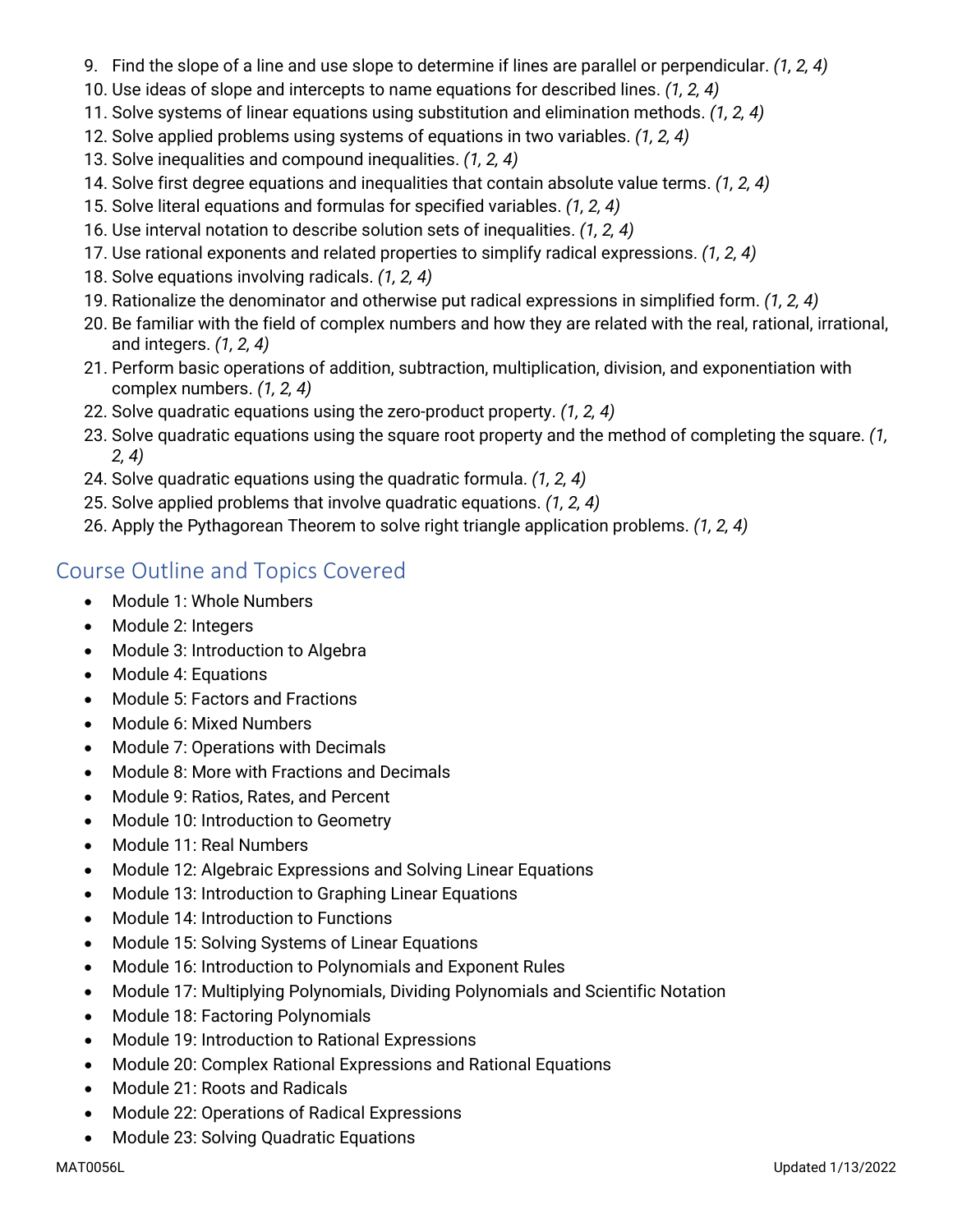- Module 24: Complex Numbers and More Quadratic Equations
- Module 25: Graphing Quadratic Functions
- Module 26: Compound and Nonlinear Inequalities
- Module 27: Absolute Value Equations and Inequalities

#### Grades

Students may access their final grades by logging onto [my.daytonastate.edu,](https://my.daytonastate.edu/) clicking on My Academics, then My Classes, and finally View My Grades.

## Classroom Policies

**Disclaimer:** This syllabus has been constructed to be as complete as possible, but I reserve the right to alter policies, procedures, and the syllabus as needed with notification to students. Please utilize the course shell in Falcon Online regularly as any changes to the syllabus will be posted there.

**How to Proceed Through the Course:** Students should plan to have three hours of study time per week for each credit hour of class time. Example: When taking a typical 3-credit hour course, students should plan to spend at least 9 hours per week doing coursework and studying for that course regardless of the mode of delivery (online, hybrid, face-to-face).

**Communication:** College email is the official and primary internal communication method of Daytona State College. Employees and admitted students are assigned a Daytona State College email account which serves as the primary mechanism for official communication between College employees and registered students.

**Children/Non-Enrolled Individuals in Class:** Individuals who are not registered in the course are not permitted in the class when in session.

**Attendance:** Students who stop attending this class will be withdrawn from the class and receive a final grade of W1 (Withdrawn). Attendance includes participating in online or face-to-face environments as required.

**Classroom Etiquette:** All students should be on time for class. Attend to your needs before entering the room. Students who come late or leave during the class are a distraction to both the instructor and other students. The use of cellular phones and other electronic devices is also a distraction. Please ensure electronic devices are off (or silenced). If an emergency arises, please be courteous to your fellow students and leave quietly. Finally, cell phones, watch alarms, etc. are strictly prohibited during classroom assessment.

**Audit:** Auditing a course means that you wish to attend the classes, but do not wish to receive a grade. It is school policy that no audit will be approved after the drop/add period has ended.

**Incomplete Grade:** A grade of "I" will only be given at the end of this course when the instructor deems that the student has satisfied each of the following:

- 1. Has completed a minimum of 75% of the course work and made every effort to pass the course which includes having a record of good class attendance.
- 2. Has provided the instructor with a legitimate and documented reason for not being able to complete the course work by the end of the semester.
- 3. Has requested in writing from the instructor a grade of "I" prior to the last class period of the semester.
- 4. Has a mathematical chance to pass the course.

If this math course is a prerequisite for another math course, you may not be able to register for that math course until the incomplete is satisfied and a grade is entered.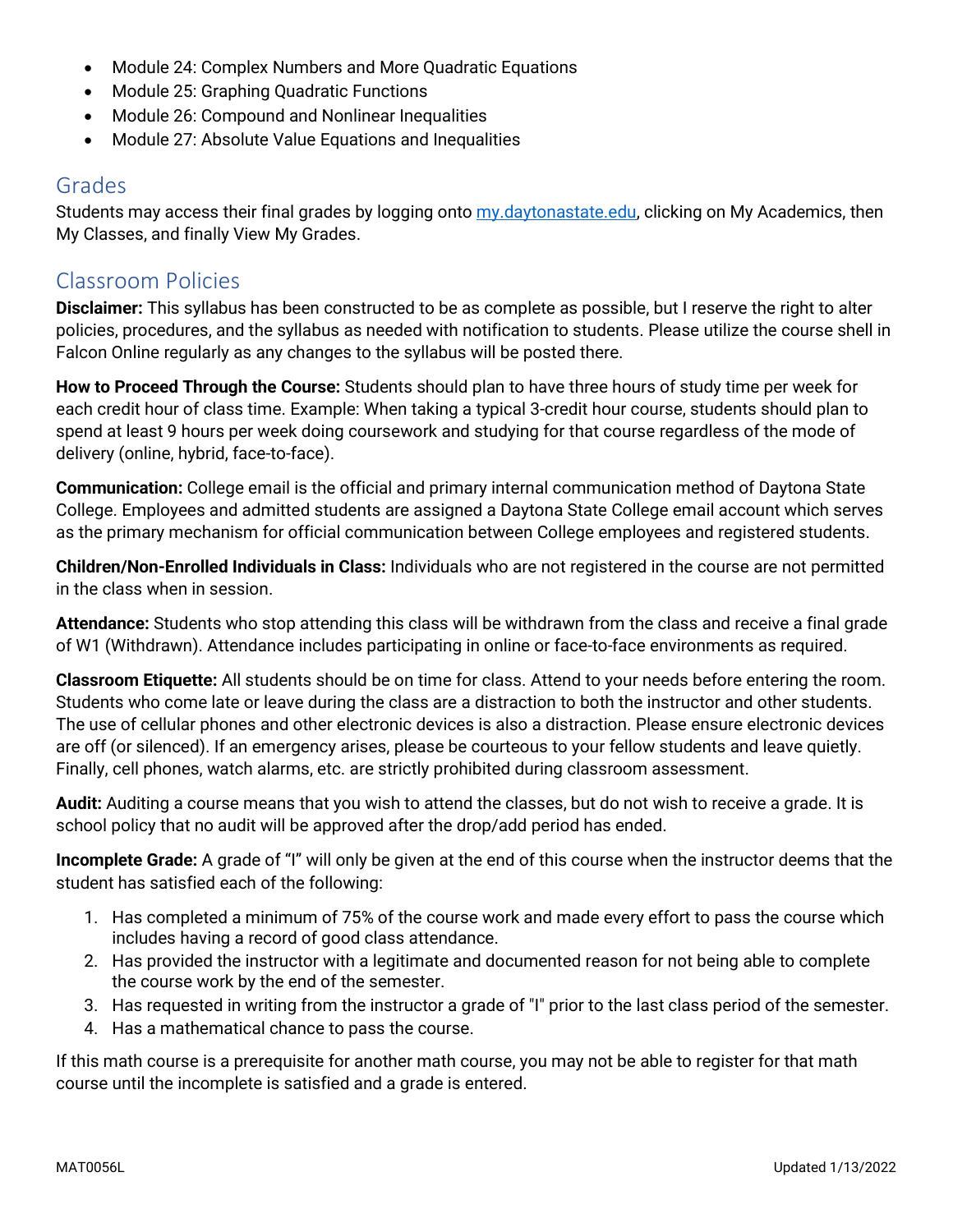It is the responsibility of the student to complete the remaining assignments before the incomplete automatically converts to the grade of F, which is 45 days following the end of the term in which the I grade was assigned.

A grade of "I" is only intended for students with unforeseeable circumstances which will result in them not being able to complete the course during the current semester.

**Class Withdrawal Process:** Students can withdraw from this class prior to the date listed in the Academic Calendar. It is not necessary to have approval from the instructor to withdraw from the course, but you should discuss the situation with the instructor prior to any action. Many times, issues and concerns can be resolved with communication. Please review the Refund/Repayment Policy in the current college catalog and check with the [Financial Aid](https://www.daytonastate.edu/financial-aid) office to determine how the withdrawal might affect your current and future financial aid eligibility. The steps for withdrawal from a class can be found on the [Student Falcon Self-Service InfoGuide](https://library.daytonastate.edu/student-falcon-self-service/home) (https://library.daytonastate.edu/student-falcon-self-service/home) under Drop Classes.

**Reinstatement Procedures and Instructions:** Students who are dropped from a class due to non-payment, nonattendance, or other process and wish to be reinstated should make a request following the Class [Reinstatement Procedure](https://www.daytonastate.edu/enrollment-information/index.html) (https://www.daytonastate.edu/enrollment-information). Students are advised to speak with Enrollment Services to ensure the reason for the drop is resolved.

**Student Rights & Responsibilities:** Students are responsible for reading and following all college policies outlined in the current Student Handbook. Some of the most important are summarized below. The Handbook can be accessed on the [Student Resources](https://www.daytonastate.edu/student-resources) webpage (https://www.daytonastate.edu/student-resources) under the Student Resources left navigation menu.

**Sensitive Materials:** Course content aims to enable students to reach course goals and objectives. As such, students may be introduced to a wide range of topics and ideas that differ from familiar understandings and beliefs. Some content may be considered sensitive or offensive or disturbing (or all of the above) by some students.

**Recording:** Students may record video or audio of a class lecture for a class in which the student is enrolled for their own personal educational use. A class lecture is defined as a formal or methodical oral presentation as part of a college course intended to present information or teach enrolled students about a particular subject.

Recording class activities other than class lectures, including but not limited to lab sessions, student presentations (whether individually or part of a group), class discussion (except when incidental to and incorporated within a class lecture), clinical presentations such as patient history, academic exercises involving student participation, test or examination administrations, field trips, private conversations between students in the class or between a student and the faculty member, is prohibited. Invited guest speakers may be recorded with their consent. Recordings may not be used as a substitute for class participation and class attendance and may not be published, posted, or shared without the written consent of the faculty member. Failure to adhere to these requirements may constitute a violation of the Student Code of Conduct.

**Academic Integrity:** To preserve academic excellence and integrity, the College expects you to know, understand, and comply with the Academic Integrity Policy, which prohibits academic dishonesty in any form, including, but not limited to cheating and plagiarism. The grades you earn must be based upon your own work and must accurately reflect your own knowledge and skills.

An instructor who finds that a student has violated Academic Integrity may apply an academic consequence ranging from a zero percent for the assignment, up to and including failure for the entire course. Violations may be reported to the academic department chair for review and/or referred to the Judicial Affairs for appropriate disciplinary resolution. Visit the **Student Services Departments** page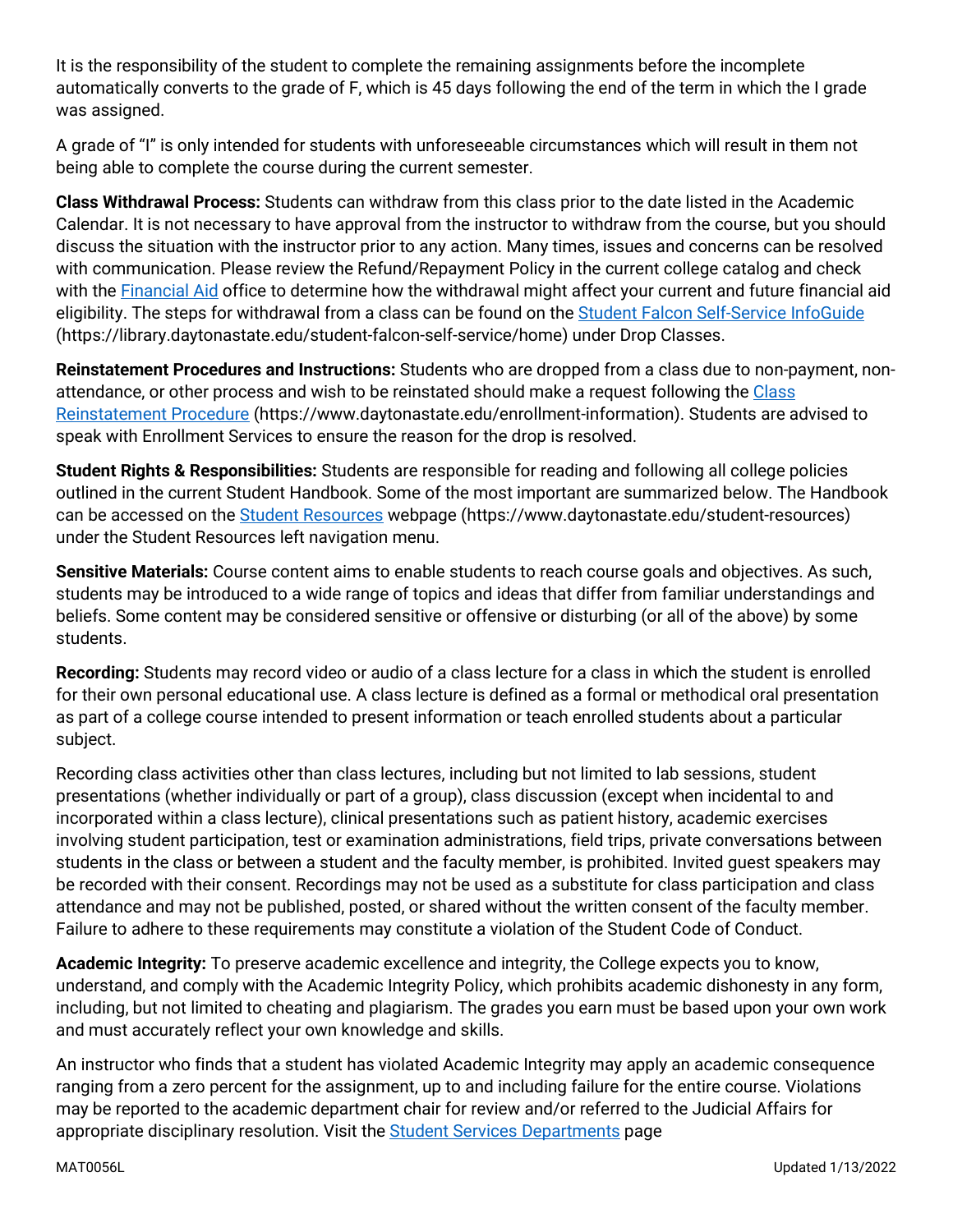(https://www.daytonastate.edu/student-service-departments) for more information about Academic Integrity and the appeal process.

**Honor Pledge:** "I, as a member of the DSC community, pledge that I will neither give nor receive unauthorized aid in my work nor will I present another's work as my own, nor will I tolerate anyone who does." View the Student Handbook for more information.

#### Forms of Academic Dishonesty

**Cheating:** Cheating can be defined as: receiving or giving unauthorized assistance on a quiz, test, exam, paper, or project or unauthorized use of materials to complete such; collaborating with another person(s) without authorization on a quiz, test, exam, paper, or project; taking a quiz, test, or exam for someone else or allowing someone else to do the same for you.

**Plagiarism:** Plagiarism can be defined as: submitting work in which words, facts, or ideas from another source are used without acknowledging that the material is borrowed whether from a published or unpublished source. For specific information on how to document information from other sources, students should check with their instructors, academic departments, or a recognized writing manual, such as MLA or APA.

**Self-plagiarism:** When students turn in the same assignment for two different classes, they are selfplagiarizing. This rule also applies to sections of an assignment. Not only does 'repurposing' assignments deny students the opportunity to learn, but also it is not fair according to the college's standards. Because of this, self-plagiarizing is coined 'double-dipping,' which leads to devaluation of grades and therefore, a devaluation of the College. Daytona State College prohibits self-plagiarism.

**Online Academic Integrity Violations:** These violations include but are not limited to the following: sharing your Falcon Online password, working on an assignment with someone else when it is supposed to be done on your own, looking at someone else's work while taking a quiz or exam, using a cell phone to share quiz or exam information, revising a paper that was found on the Internet, or submitting a paper purchased form a website.

**Fabrication:** Fabrication can be defined as listing sources in a bibliography that one did not actually use in a written assignment; presenting false, invented, or fictitious data/evidence in a written assignment.

**Other Academic Misconduct:** Other Academic Misconduct might include, but is not limited to:

- In a testing situation, conduct, such as, looking at a classmate's test, talking to a classmate, or leaving the classroom without the instructor's or proctor's permission.
- Obtaining help while taking online tests or quizzes in the form of another person consultation, Googling for answers, texting, or using other social media.
- Obtaining part or all of a test by theft/purchase OR selling /giving part of all of a test to someone else.
- Soliciting someone to impersonate you online or in a classroom setting.
- Entering an office or building for the purpose of changing a grade on a test, assignment, or in a grade book or for the purpose of obtaining a test.
- Altering or attempting to alter academic records of the College which relate to grades; being an accessory to same.

**Microsoft Office:** Microsoft Office 365, with 1TB of OneDrive storage, is available to enrolled Daytona State College students. Students are provided a college email address that serves as the student's official source for college communication. In addition to email, Office 365 provides students with shared calendars, the ability to create and edit documents online, team sites, and other collaboration tools. Whether you work on a PC, Mac, tablet, or phone, you will have a consistent experience across all your devices. The service includes online versions of Word, PowerPoint, Excel, Teams, OneNote, and OneNote Class Notebook. For more information about Office 365, visit the **Help Desk** webpage (https://www.daytonastate.edu/help-desk/) and click on Office 365.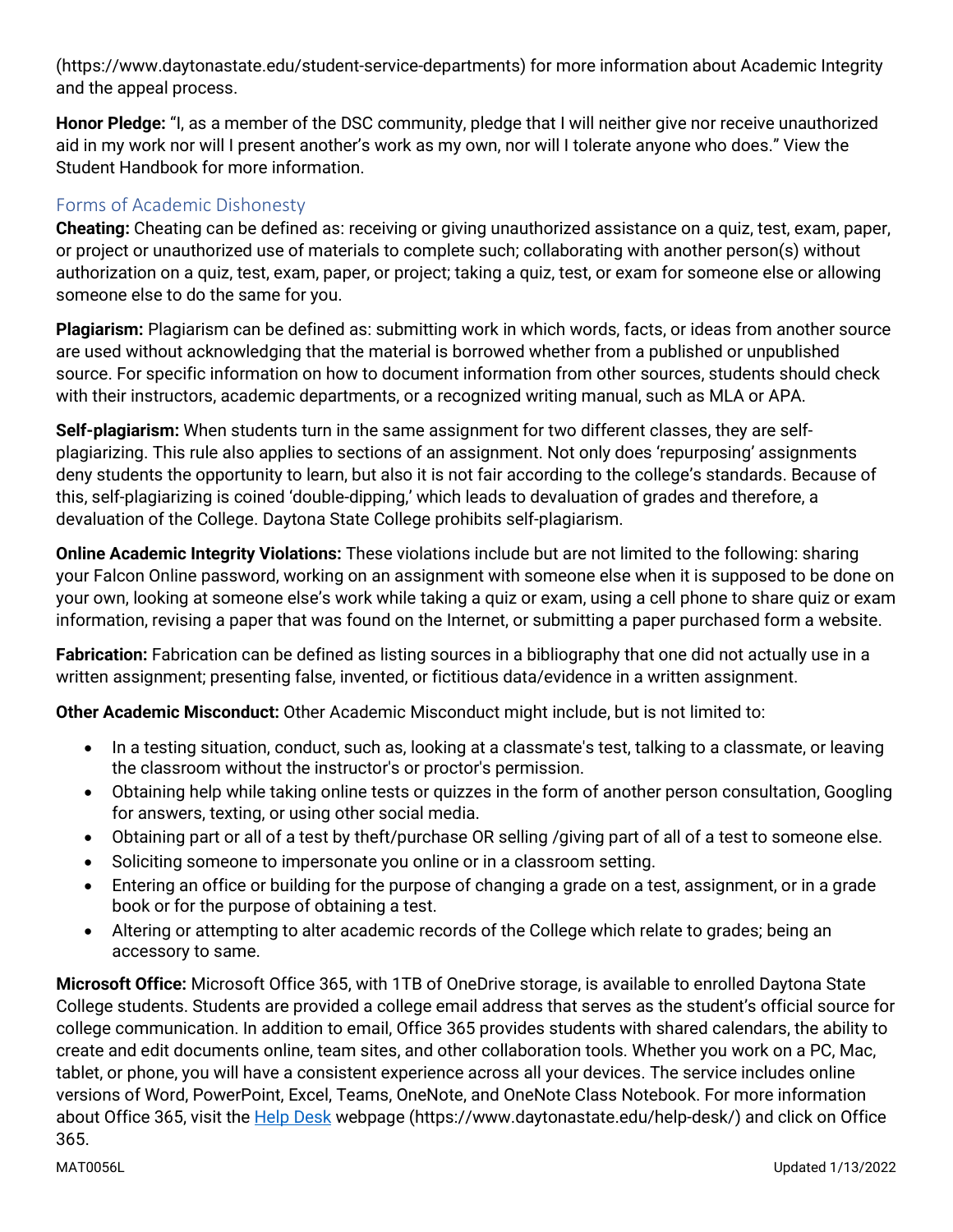**Student Evaluation of Instruction:** Every semester for every course, you have the opportunity to give your instructors feedback on your experiences in class. Instructors use your feedback to make informed decisions about how they teach their courses. Understanding student perceptions and experiences is a part of how we improve teaching across the college. Student evaluations of instruction are also an important element of the faculty evaluation process, which is why collecting a broad, representative, and valid data set is important. What this means is the more students who participate, the better the feedback.

You'll receive email with instructions near the end of the semester. You have about two weeks before the evaluation window closes. You can find the Course Evaluation window for each semester in the Academic Calendar on Daytona State College's website menu under Academics. Your course evaluation link is unique, and evaluations are anonymous. Additionally, evaluations are anonymous, and instructors only see summaries after grades are posted.

**Class expectations:** This is a college credit course. All papers and communications related to the course must be written using proper grammar, spelling, and punctuation. Abbreviations, phrases, et cetera, that may be acceptable in emails between friends or on discussion boards outside of this course are not acceptable.

Any written communication received without following the standards of proper English will adversely affect your grade. This course also helps develop the general education skills of critical thinking, computation, and computer literacy.

**Student Rights & Responsibilities:** Students are responsible for reading and following all college policies outlined in the current Student Handbook. The Handbook can be accessed on the [Student Resources](https://www.daytonastate.edu/student-resources) webpage (https://www.daytonastate.edu/student-resources) under the Student Resources left navigation menu.

## Support Services

**Counseling and Accessibility Services:** Counseling and Accessibility Services (CAS) provides tools and resources to students with documented disabilities. Students who self-disclose a disability and provide the required documentation to the CAS Office can receive confidential and reasonable accommodations to assist in their academic success. If you need accommodations, please contact the CAS Office at (386) 506-3038.

To call Florida Relay dial 7-1-1 or the appropriate toll-free number: 1-800-955-8771 (TTY), 1-800-955-8770 (Voice). Counseling Services are available on campus to help students by providing confidential short-term counseling and linking them to local community mental health professionals for long-term assistance when needed. Please call (386) 506-3038 for more information. Visit the [Counseling and Accessibility Services](https://www.daytonastate.edu/student-service-departments/counseling-accessibility/) webpage (https://www.daytonastate.edu/student-service-departments/counseling-accessibility/) for more information.

**Veterans:** If you are currently serving or have ever served in the U.S. Military, please feel free to visit the Veterans Center in the Building 100, Room 205 for any assistance or phone (386) 506-3653. Please visit the [Veterans Services](https://www.daytonastate.edu/veterans-services) webpage (https://www.daytonastate.edu/veterans-services) for more information.

**Academic Support Center:** The Academic Support Centers (ASC) assist students on every campus to achieve their potential by providing the resources they need to become successful, independent learners. Visit the [Academic Support Center](https://www.daytonastate.edu/library-and-tutoring/academic-support-center/index.html) webpage (https://www.daytonastate.edu/library-and-tutoring/academic-supportcenter/) for more information or email [ASC@DaytonaState.edu.](mailto:ASC@DaytonaState.edu)

**Writing Center:** For assistance with all stages of the writing process, please visit the [Writing Center](https://www.daytonastate.edu/library-and-tutoring/writing-center/) webpage (https://www.daytonastate.edu/library-and-tutoring/writing-center/). Appointments are recommended.

**Library and Research Services:** The Daytona State Library offers a variety of services and resources to support your academic success. Visit the [library website \(](https://library.daytonastate.edu/index)https://library.daytonastate.edu) to learn more.